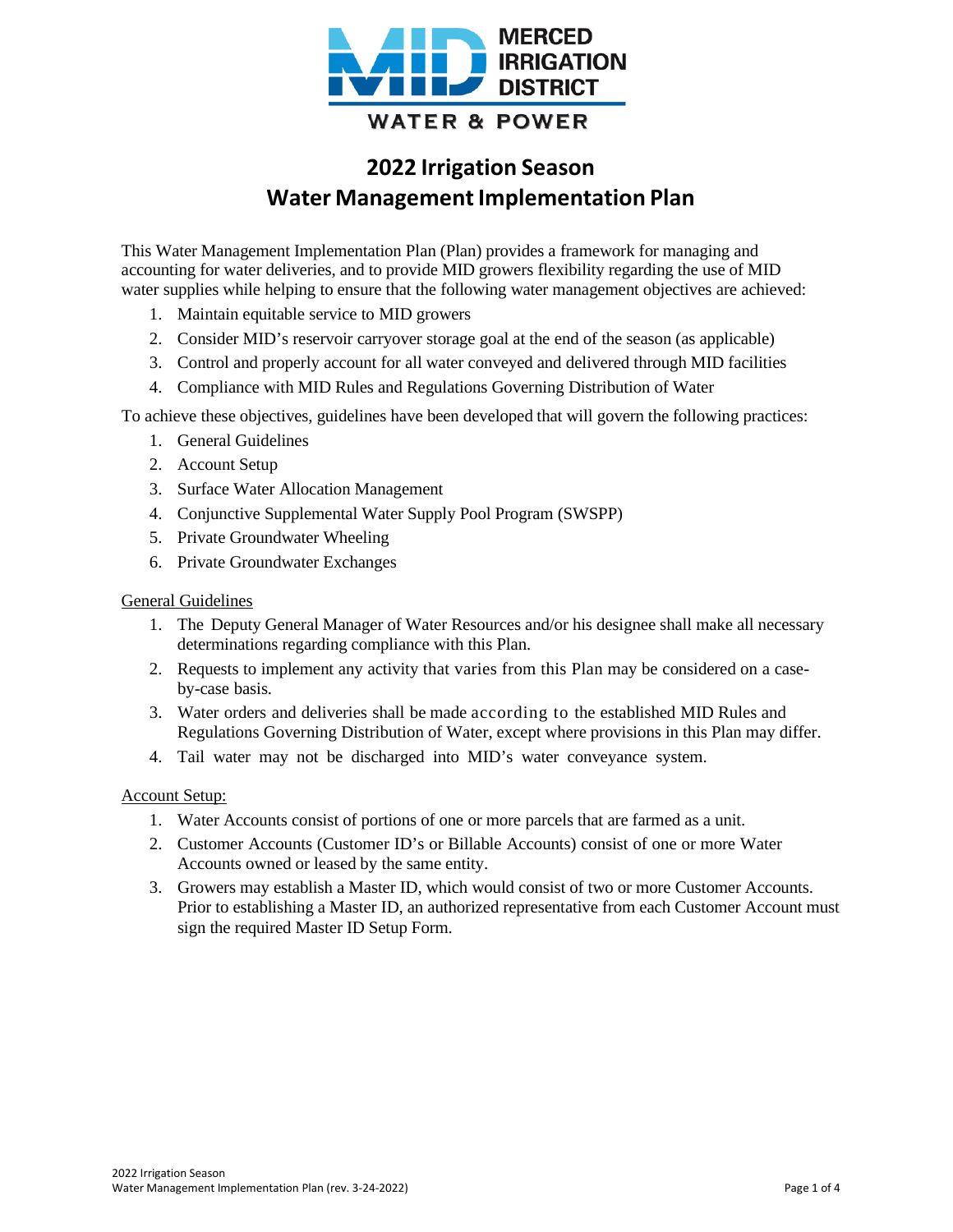#### Surface Water Allocation and SWSPP Subscription Management

- 1. All surface water allocations and SWSPP subscriptions are at the parcel(s) level, which are managed by a Water Account, and are based on County assessed parcel acreage within the MID Boundary.
- 2. The Merced Irrigation District Board of Directors has authorized the SWSPP to Class I water users through conjunctive groundwater pumping.
	- a. This program makes available a supplemental water supply pool to Class I water users through conjunctive groundwater pumping.
	- b. This is a voluntary, subscription-based program.
	- c. Customers cannot subscribe to SWSPP water if any Water Account contained in their Customer ID or Master ID has re-allocated surface water to another grower.
	- d. SWSPP water cannot be reallocated.
	- e. See the Supplemental Water Supply Pool Program Description for further information and rules governing the SWSPP.
- 3. A growers' total water allocation for the season will consist of MID's surface water allocation and any SWSPP water subscribed to.
	- a. Once a grower has subscribed to a certain volume of SWSPP water, this "allocation" will be added to their surface water allocation for the 2022 irrigation season.
	- b. From this point forward, each Water Account will have a total allocation consisting of both the surface water allocation **and** the SWSPP water allocation. For example, if the available surface water allocation is 1.1 AF/AC and the grower subscribed to 1.0 AF/AC of SWSPP water, the total allocation for that Water Account for the season will be 2.1 AF/AC.
- 4. Total allocations will be managed at the Customer ID or Master IDlevel.
- 5. Growers may reallocate all or a portion of their surface water allocation to another grower.
	- a. Growers that want to reallocate all or a portion of their surface water allocation to another MID grower must complete the appropriate form and turn it in to Customer Service.
	- b. Water reallocations amongst and between growers will be at the Water Account level. In other words, both parties to the transaction must identify the individual water account(s) associated with their Customer ID that water will be reallocated from and to.
	- c. There are no additional District charges for waterreallocations.
	- d. No water can be reallocated to lands outside of MID.
	- e. Water cannot be reallocated from a Water Account that has not received MID surface water or groundwater sufficient to grow a crop within the three previous irrigation seasons (2019, 2020 and 2021), as determined by MID.
	- f. Water cannot be reallocated if any Water Account contained in a Customer ID or Master ID has subscribed to SWSPP water or implemented a Water Exchange.

#### Private Groundwater Wheeling and Private Groundwater Exchange Management

- 1. Definitions:
	- a. Private Groundwater Wheeling: The act of conveying private well groundwater discharged from an upstream contributing parcel through an identified portion of the MID conveyance system to a downstream receiving parcel.
	- b. Private Groundwater Exchange: The exchange of MID canal water at a receiving parcel with discharged private well water into District facilities from a contributing parcel. (e.g., downstream contributing parcel exchanging water with an upstream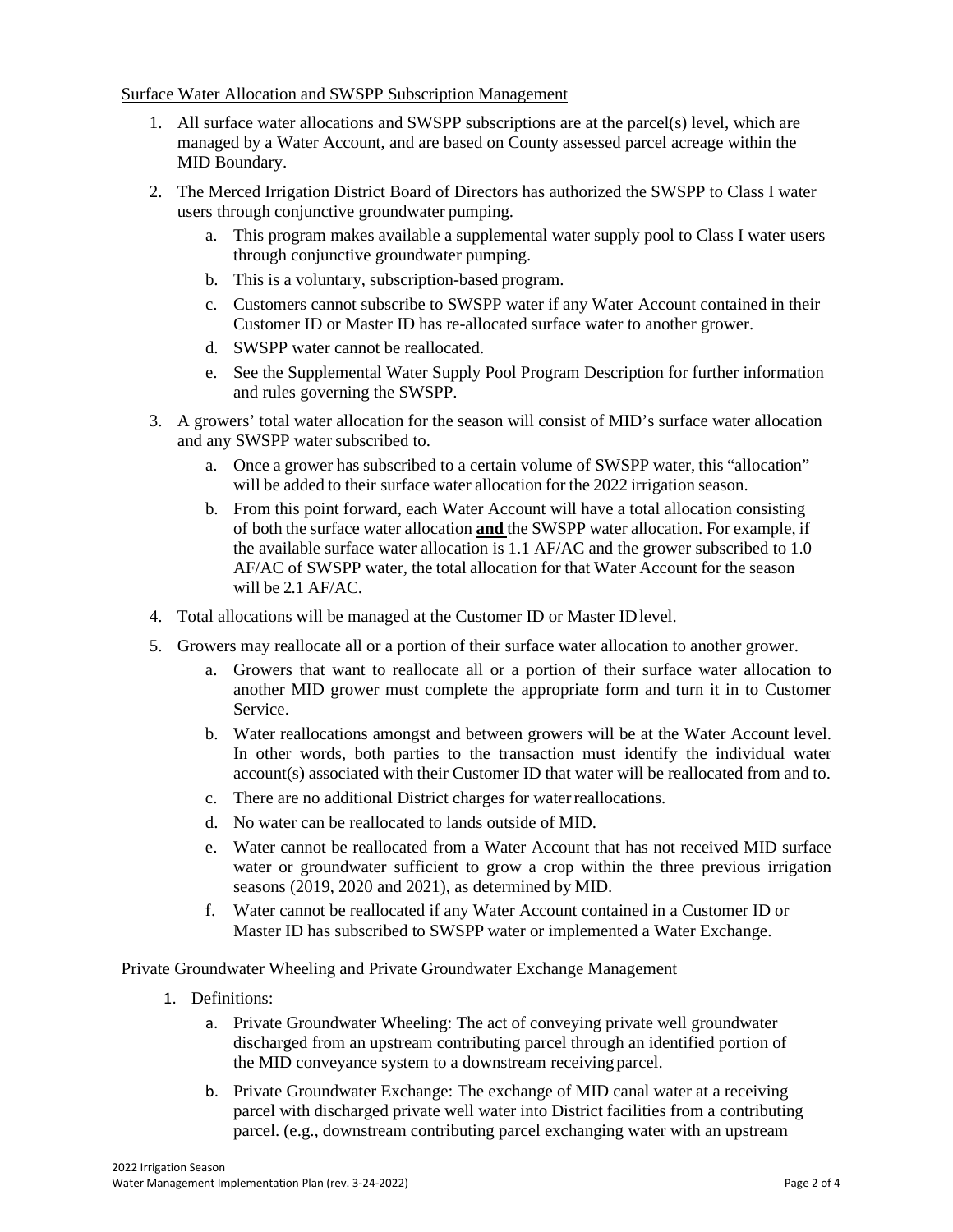receiving parcel, or a West Division receiving parcel exchanging with an East Division contributing parcel).

- 2. General Guidelines:
	- a. Growers must complete the Groundwater Wheeling/Groundwater Exchange (wheeling/exchange) Request Form to be considered for wheeling/exchange. After review and approval of the request by MID, wheeling may be allowed between in-District parcels to in-District parcels only and out-of-District to outof-District parcels only; exchange may be allowed between in-District parcels only. Approval of the request is subject to the guidelines discussed below.
	- b. There are no additional District charges for private groundwater wheeling or exchanges.
	- c. The District retains complete control over use of its distribution system and facilities. Restrictions limiting the wheeling/exchange of water will be imposed at the District's sole discretion when it deems necessary in order to meet its water management objectives for the season.
	- d. All private wells discharging into MID conveyance facilities must be equipped with a properly installed and calibrated flow meter prior to the date of wheeling/exchange:
		- i. There are no exceptions to this requirement.
		- ii. The meter must be installed in accordance with the manufacturer's recommendations (instantaneous flow rate and totalizer required).
		- iii. MID reserves the right to require submittal of a flow meter calibration statements prior to, during, or after any water wheeling/exchange event. Calibration statements shall be obtained from an outside contractor acceptable to MID.
		- iv. If it is determined by MID that the flow meter is installed in such a way as to affect the accuracy of the meter, wheeling/exchange will not be allowed unless and until the installation configuration is modified and a meter is properly installed and calibrated.
		- v. MID, in its sole discretion, will determine the appropriate location for the meter. For example, depending on the length of private well pipeline, the number of connections to the pipeline or its condition, MID may require a meter be installed at the downstream end of the well discharge pipeline right before it discharges to the MID canal, rather than having the meter installed at the well.
	- e. All receiving parcel delivery locations shall be equipped with a water measuring device satisfactory to MID.
	- f. Any temporary modifications to the District canal system or facilities, for wheeling/exchange purposes will be paid for by the applicant and will be subject to complete control and approval by the District. Such modifications will be installed and/or removed by a District approved licensed contractor.
	- g. The applicant must make prior arrangements with the appropriate Distribution System Operator (DSO) before any water is wheeled/exchanged in the District's distribution system.
	- h. Private well discharges to MID facilities may only be started or stopped with specific authorization from MID Irrigation Operations. Water discharged to MID facilities without such authorization shall not be recognized or credited.
	- i. All private well pump/motor assemblies shall be safely accessible to District employees.
	- j. MID shall have the right to test the water quality for any private well. MID retains the right to terminate groundwater wheeling operations if the private well discharge quality is deemed by MID to be detrimental to MID operations, canal water quality or